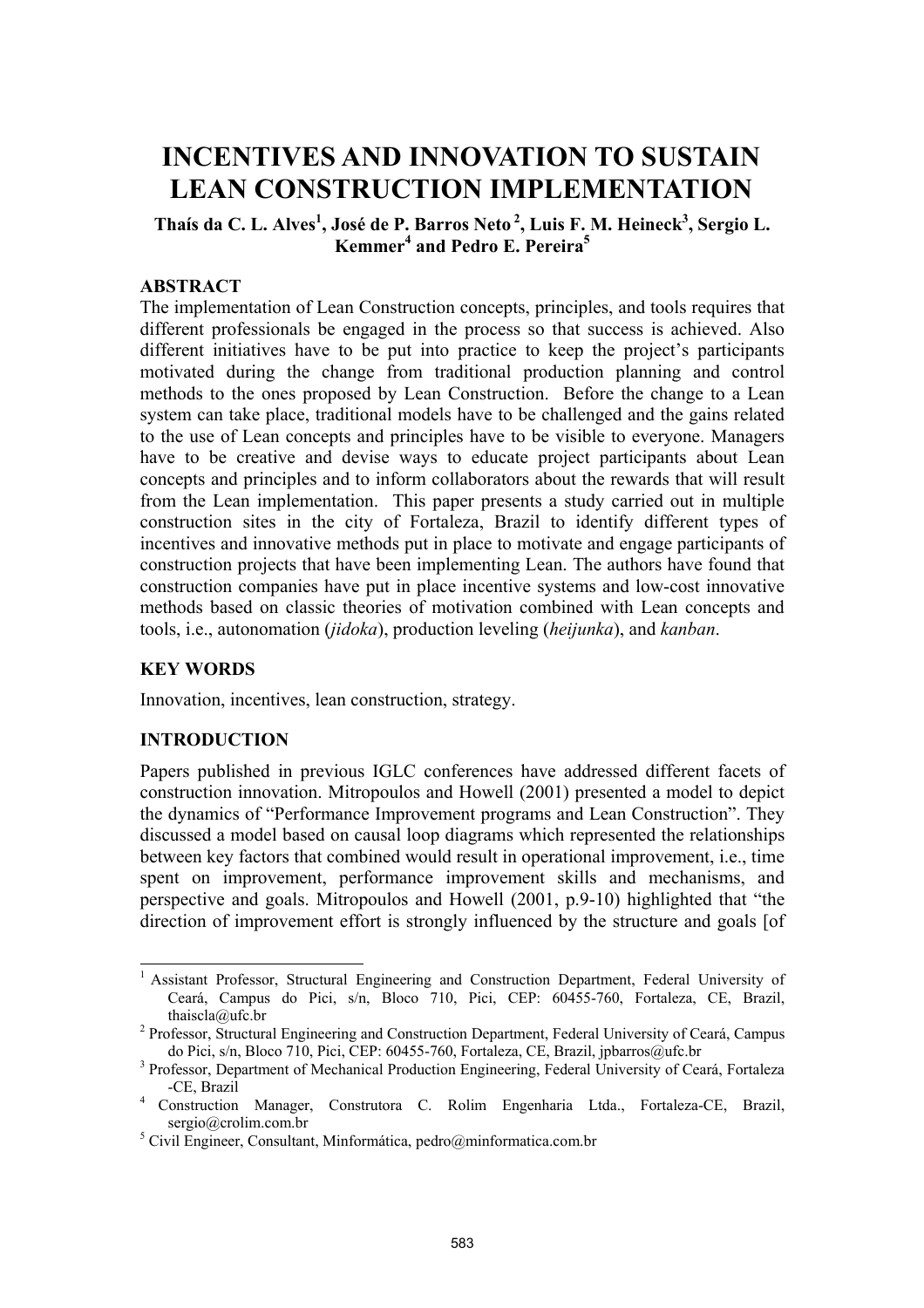the organization], and (...) result-focused programs have limited ability to address complex system problems" commonly found in construction projects.

Along the same lines, Henrich et al. (2006) have explained two major groups of drivers for construction innovation, i.e., push and pull. A push-driven innovation is triggered by forces external to an organization, e.g., customers, suppliers, and regulators. A pull-driven innovation starts from within an organization which perceives a performance gap in its operations and works to close the gap. In order to close the gap, managers should be willing to search for new technologies and innovations from other industries and use them in unintended ways (Tatum 1987).

Benchmarking other companies and industries is also one way to pull innovations. However, Lillrank (1995) emphasizes the need to adapt theories, concepts, and tools to local contexts and needs. In other words, the concepts have to be abstracted from their original application and the tacit knowledge embedded in them translated from one context to the next. Tools can be more easily transferred between different contexts (low level of abstraction) whereas concepts and tacit knowledge related to practices and expected behaviours (high levels of abstraction) require more effort to be adapted.

This paper focuses on presenting simple low-level of abstraction innovations commonly found in construction sites that are implementing Lean concepts, principles and tools in the city of Fortaleza, North-eastern Brazil. The authors aim at contributing to the discussion on innovations and performance improvement brought to the construction industry by the implementation of Lean in construction.

#### **INNOVATION IN CONSTRUCTION**

The construction industry is fragmented, with a high number of small companies which are more prone to be affected by variations in the economy; therefore most companies do not have spare resources to invest in innovation (Tatum 1986; Slaughter 1993). Notwithstanding this situation, the industry presents high levels of innovation at its construction sites when compared to manufacturers that provide products and services to the industry. Slaughter (1993) highlights that people at construction sites tend to be more innovative because they work under pressure and need to solve problems in a time- and cost-effective fashion. They are also in a better position to innovate because workers and contractors have a deeper understanding of the activities they carry out in a daily basis.

Regarding the innovations provided by manufacturers, they tend to be limited to parts of a product or system. Manufacturers are well aware that by innovating beyond their own systems they become more liable for the interactions their products and systems have with other parts in the building (Slaughter, 1993). Also, Slaughter (1993) suggests that before manufacturers' innovations are marketed they have to be exhaustively tested to comply with codes and regulations, differently from the builders' innovations which are developed and used as they are needed at the site. Finally, manufacturers have to market their products to a broader audience, thus their products and systems have to be generic to address more companies and situations i.e., one size fits all, while the builders' innovations are thought of and implemented on an as needed basis (Slaughter 1993). In summary, the builders' innovations are pulled as a response to an actual need at the job sites. Besides the aforementioned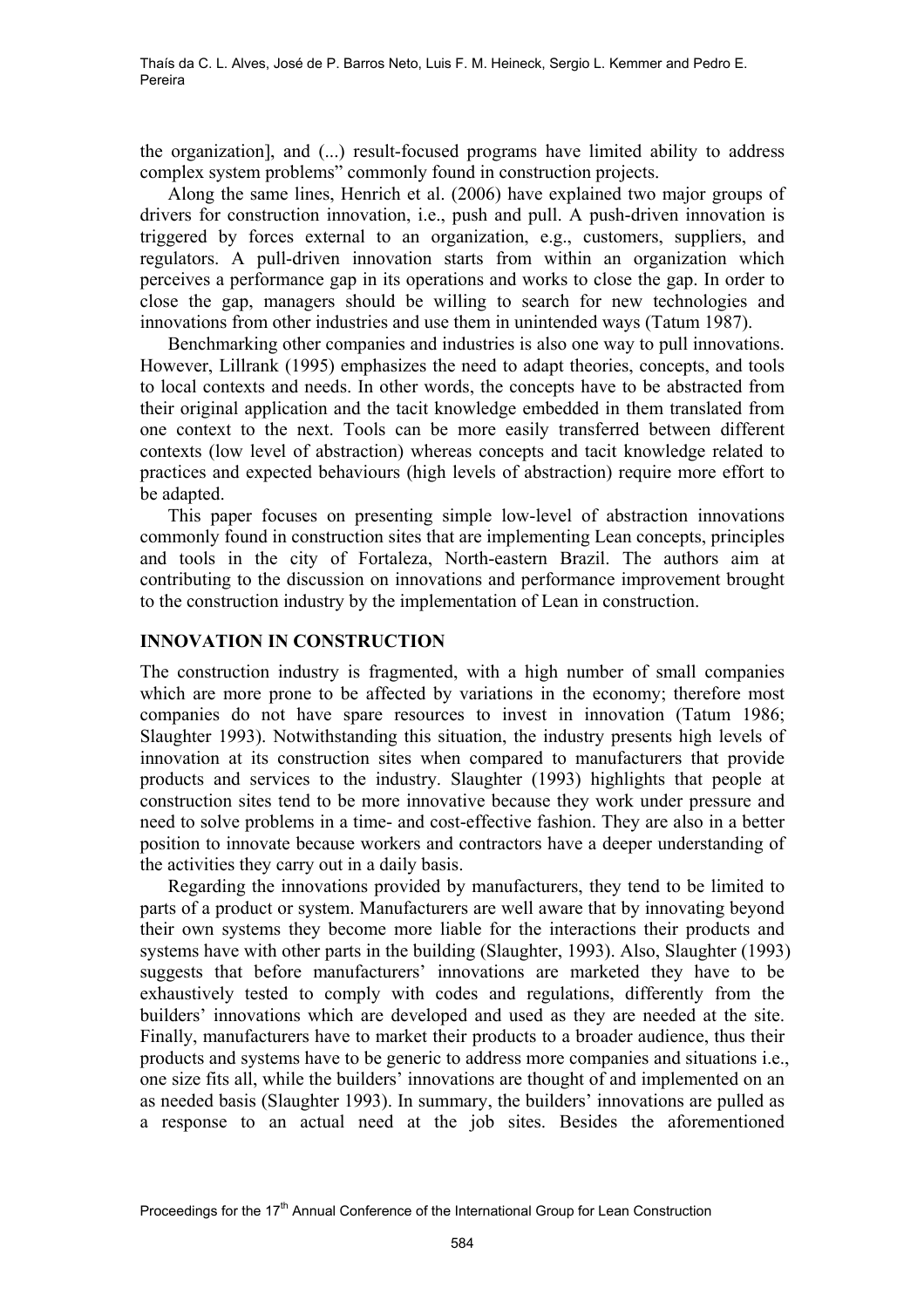characteristics, the innovation in construction is also marked by low levels of patents due to several reasons. Tatum (1986, p.184) points out that:

> "The nature of construction, with strong emphasis on process rather than hardware, limits barriers to imitation. New process elements of technologies can spread rapidly without patent restraints. This allows adoption and incremental improvement. It may also discourage innovation."

In addition to the low barriers to imitation, Tatum (1986, p.184) points out factors that serve as advantages for construction innovation including (but not limited to):

- Project organization: the project teams can be viewed as "skunk work" organizations that have autonomy to innovate. Also, innovative organizations tend to have more flexible structures that allows for more interaction among team members and experimentation (Tatum 1987). However, it must be noted that too much change in project teams tend to make it difficult to create a culture prone to innovation.
- Capability and experience of personnel: companies have people that are very knowledgeable about the daily activities they develop at the site.
- Variation in methods: "The work operations of construction present inherent flexibility for improvement. Production processes do not create rigid restraints, as in manufacturing."

#### **THE HOUSE OF TOYOTA**

The implementation of the Lean philosophy in the construction industry can be considered not only a managerial innovation but also a change in the way the industry operates. Thus, organizational (tacit and tangible) factors related to the implementation of Lean in construction have to be addressed.

According to Womack and Jones (1998, p.284) Lean should be first implemented in activities that are "important and visible" so that gains and pains are visible to the organization. In addition to making Lean implementation visible, there should be a strong concern regarding the correct understanding and interpretation of Lean basics. The "House of Toyota" presents how different concepts of a Lean System, as developed by Toyota, are intertwined (LEI 2003). The translation of concepts into a house is well-suited to the construction industry as it represents abstract concepts in a shape/form well-known by the industry.

At the base of the house, stability sets the foundations upon which the entire system is built, followed by the concepts of *heijunka*, standardized work, and *kaizen*. *Heijunka* refers to leveling the work flow of a production system and balancing/distributing load and capacity. Standardized work helps the stability of a system by assuring (or at least contributing to) minimal variation when tasks are performed and enhancing the predictability of a system. The work is always performed the same way until a *kaizen* effort takes place and improvements in the standard are made. The two columns that hold the house represent the just in time and the *jidoka*. Just in time is related to producing and delivering goods only when they are needed and in the exact amount to fulfill the needs, whereas *jidoka* (*autonomation*) refers to empowering equipment and workers to prevent errors by stopping the production line and ultimately solving the problems autonomously (Ohno 1988; LEI 2003).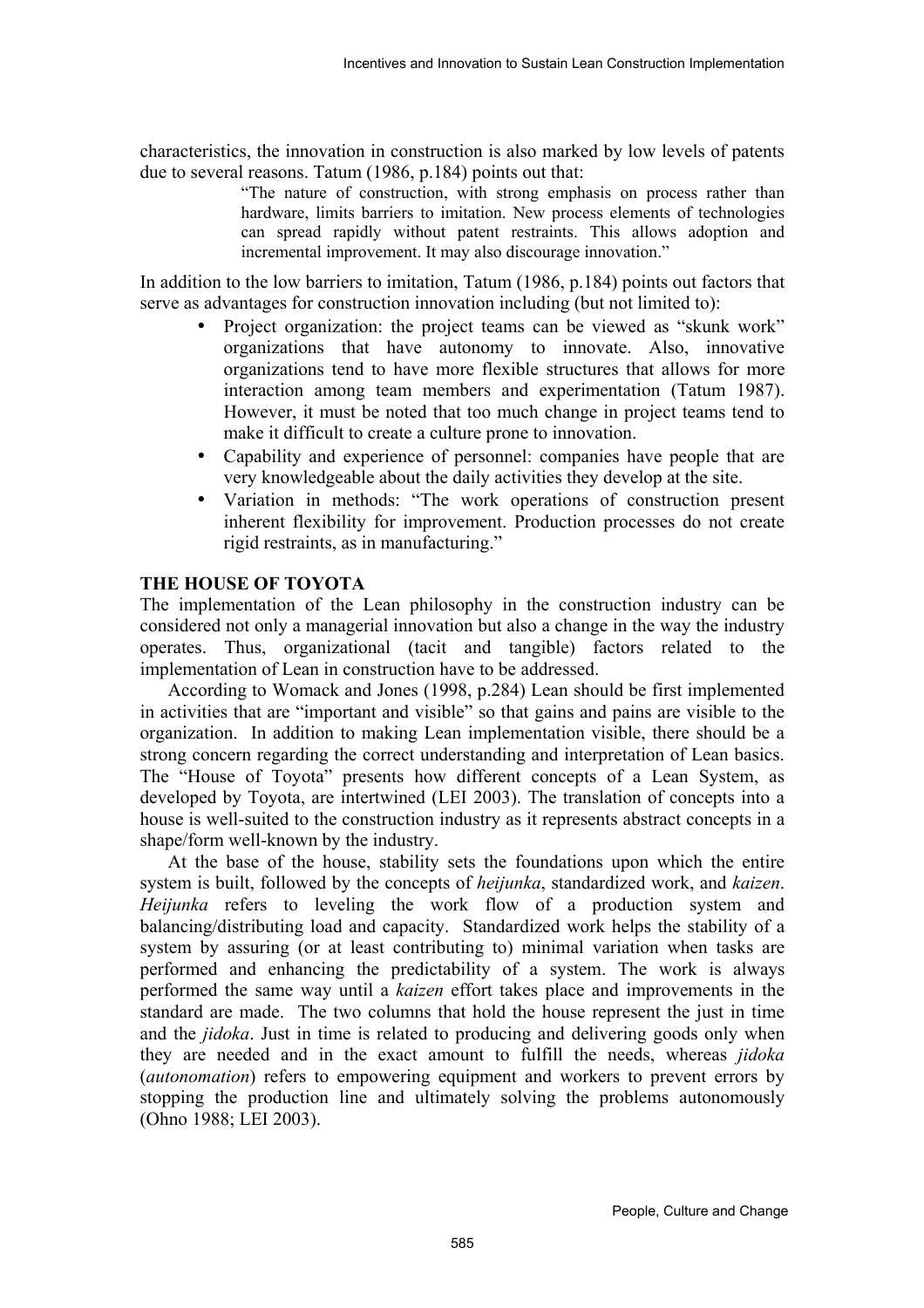

Figure 1: The House of Toyota (LEI 2003)

Amongst the Lean concepts that support the objectives indicated in the House, transparency, e.g., visual management, is one of the most important as it allows the system to communicate with its workers and managers enhancing their ability to detect problems and correct them before they halt the system contributing to a continuous flow of work (Koskela 1992). Transparency promotes *autonomation* as it empowers workers to distinguish right and wrong, and quickly make decisions because information is available. For that reason, every effort should be made to enhance the system's ability to communicate with managers and workers. It is worth noting that the initiatives related to visual management are usually inexpensive and provide a good basis to communicate decisions related to a production system design and its indicators.

#### **RESEARCH METHOD**

The method used to develop this research is based on two main sources of data, i.e., field visits by the authors and data collection by undergraduate and graduate students that have taken classes with one of the authors. In this paper, the concept of innovation is related to any practice that is new to an organization, even if the practice is well-known in the industry as a whole or in other industries that use it. This concept differentiates innovation from breakthrough, which is something entirely new across the industry or the market. Innovation is viewed as *kaizen* (incremental improvements) and breakthrough as *kaikaku* (radical innovation) (LEI, 2003). The focus of this paper is centred in *kaizens*.

During the past 5-6 years the authors have had access to the construction sites of companies that are members of the INOVACON group in Fortaleza/CE, Brazil. The INOVACON comprises a group of companies that have summed up their efforts to learn about state of the art technologies and managerial practices in the construction industry and improve their performance over the years. The group promotes events and classes on topics that have been prioritized by its members. Early in this decade the group elected Lean Construction implementation as a priority and their understanding and implementation of Lean has been evolving since. Some of its members have become benchmarks for the Brazilian industry and have attracted visitors from all over the world to take a closer look on the way some of the INOVACON members have succeeded in implementing Lean. Thus, the ever growing attention from researchers and practitioners in terms of what is happening in Fortaleza led the authors to focus the discussion presented in this paper in the examples found there.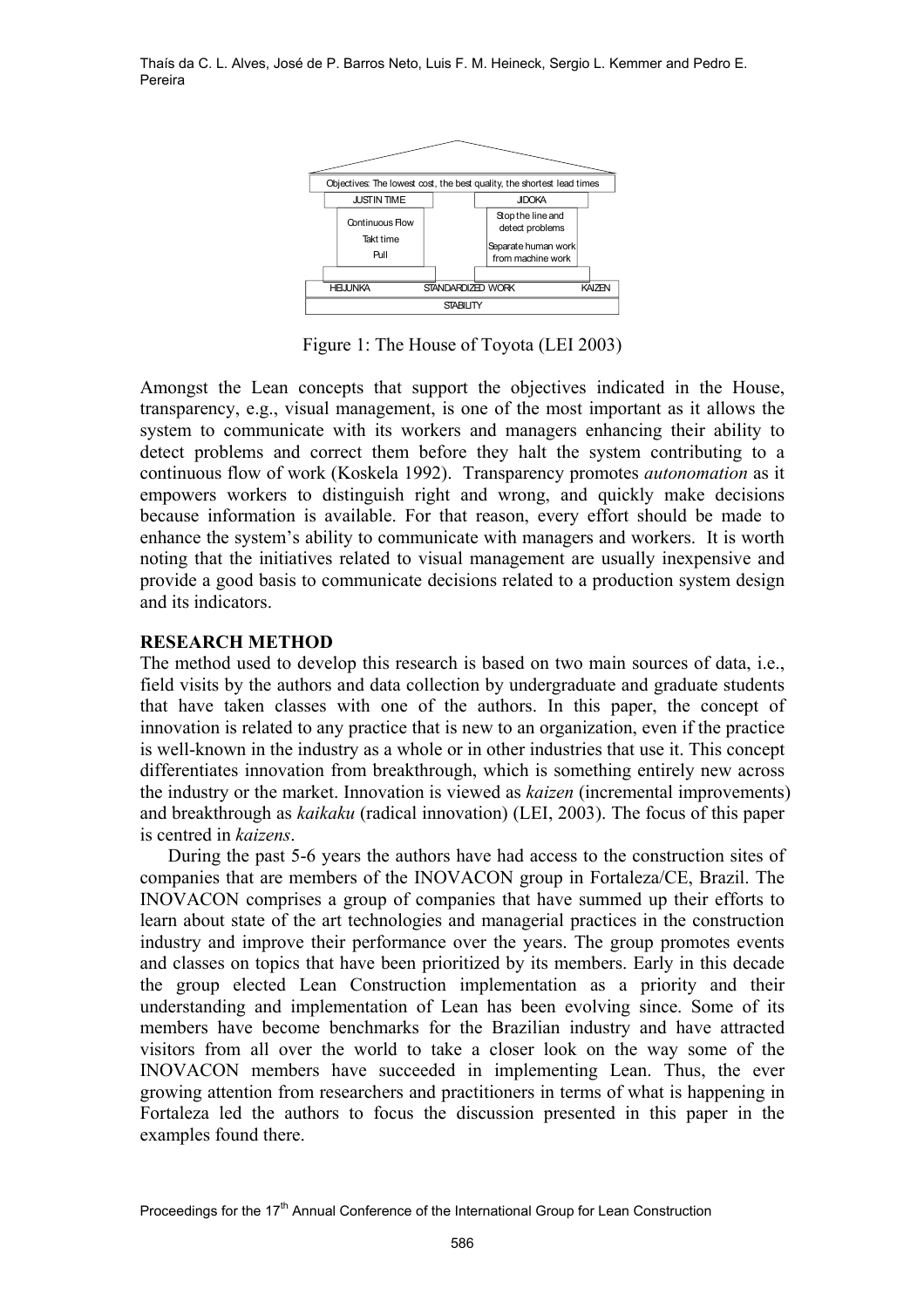The second source of data collection is based on the term projects developed by undergraduate and graduate students that have taken classes with one of this paper's authors. The students were required to collect examples of innovations found in construction sites, they had to photograph and document the examples found. Before the students would search for examples, they were presented to existing and documented examples. Finally, the students were instructed to search for examples linked to visual management, ergonomics, 5S, and others related to any improvement in the flows of work, workers, material, equipment, and information. This initiative was inspired by an early publication by Scardoelli et al. (1994) in which several lowcost, low-level of abstraction innovations were identified in construction sites and publicized all over Brazil. Even 15 years later, Scardoelli et al.'s work has had a major impact in improving the quality and performance of construction operations in Brazilian construction sites.

Based on the data collected, the authors have classified the innovations into two main groups: innovative practices that support traditional operations and innovative practices that support Lean implementation. The former is related to examples like the ones presented by Scardoelli et al. (1994), i.e., to support quality and productivity improvements based on the Total Quality Management and Organizational Behaviour theories. The later refers to innovations related to the implementation of Lean concepts as illustrated by figure 1, which are the focus of this paper.

#### **INCENTIVES AND INNOVATION TO SUSTAIN LEAN CONSTRUCTION**

Previous papers have addressed the incentives and innovations found in the city of Fortaleza to sustain Lean Construction over the past few years (e.g., Heineck et al. 2002, Kemmer et al. 2006, Francelino et al. 2006, Alves et al. 2007). The research carried out by the authors of this paper has documented and analyzed the incentives and innovations documented by previous papers as well as found new ones.

The documentation of these innovations is part of an ongoing research project focused on innovation in construction carried out by the authors of this paper. So far, the researchers have reached a few conclusions regarding the state of innovation in the city of Fortaleza:

- *Preliminary finding 1:* The innovations used to support traditional means and methods of building and managing a construction project have not changed much when compared to the innovations documented by Scardoelli et al. (1994). The practices identified by Scardoelli et al. can be frequently found in construction sites. These practices are related to improvements in terms of workers occupational health and safety (e.g., exercising before work, organized areas for dinning), visual management (e.g, accessing and displaying the performance of suppliers and workers, use of signs/colours to display information), construction practices (i.e, use of laser equipment for surveying), and logistics (e.g., use of pallets and trans-pallets, cranes).
- *Preliminary finding 2*: Innovations related to project documentation, waste management and occupational health and safety for construction projects are often found because companies are inspected and compliance to local, state, and federal laws is mandatory. Therefore, companies strive to conform to the laws by being innovative on how they comply with the codes and motivate their workers to follow suit. This preliminary finding confirms what has been found in other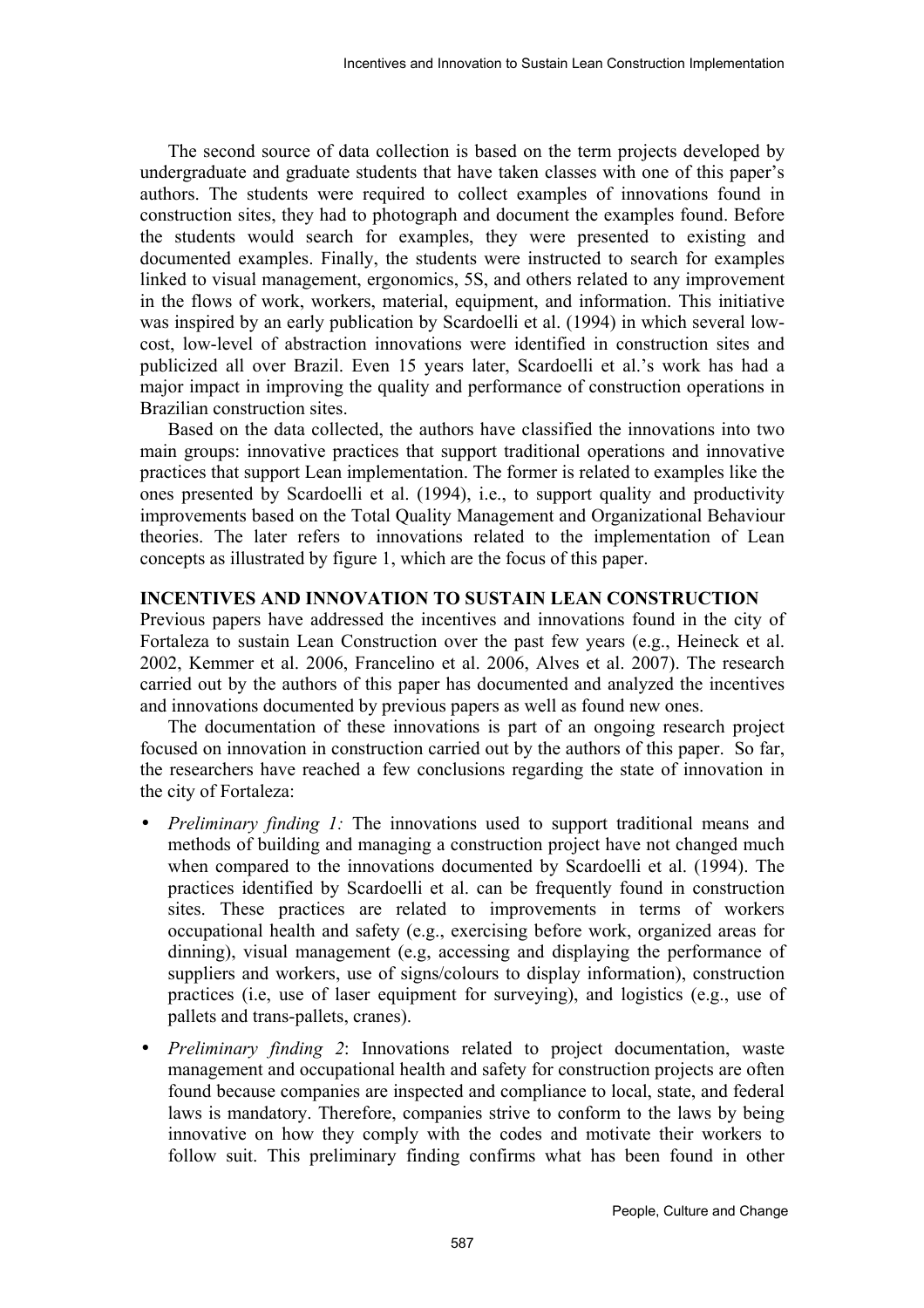research projects carried out in Brazil (e.g., Freitas et al. 1999, Oliveira e Freitas 2008).

• *Preliminary finding 3*: Except for what had been documented by Scardoelli et al. (1994) in terms of low-cost, low-level of abstraction practices, easily replicated at construction sites, the new forms of innovation found in construction sites are related to Lean. Thus, the authors of this paper see the dissemination of Lean as a strong motivator for innovation and change in construction. The implementation or at least the discussion of Lean concepts triggers a re-thinking process about the traditional *modus operandi* versus the new one.

This paper aims to present the innovations related to the preliminary finding 3, thus figure 2 indicates the innovations found and how they support concepts indicated in the House of Toyota. These innovations were clearly designed and implemented to support in whole or in part important tenets of Lean. What follows is a brief description of each innovation indicated in figure 2, with illustrations whenever available.



Figure 2: The House of Toyota and Innovations to Sustain Lean Implementation In Construction (Adapted From LEI 2003)

#### **INNOVATIONS TO SUSTAIN JUST IN TIME**

The innovations to sustain the just in time column are mostly related to assuring a continuous flow of work at the job site.

#### **Flow PATHS and TRANSPARENCY**

The careful study of the job site layout is carried out and the flow paths (figure 3a) as well as storage areas are identified. After the layout is set, a map (figure 3b) is displayed so that all at the job site personnel is aware of the flows.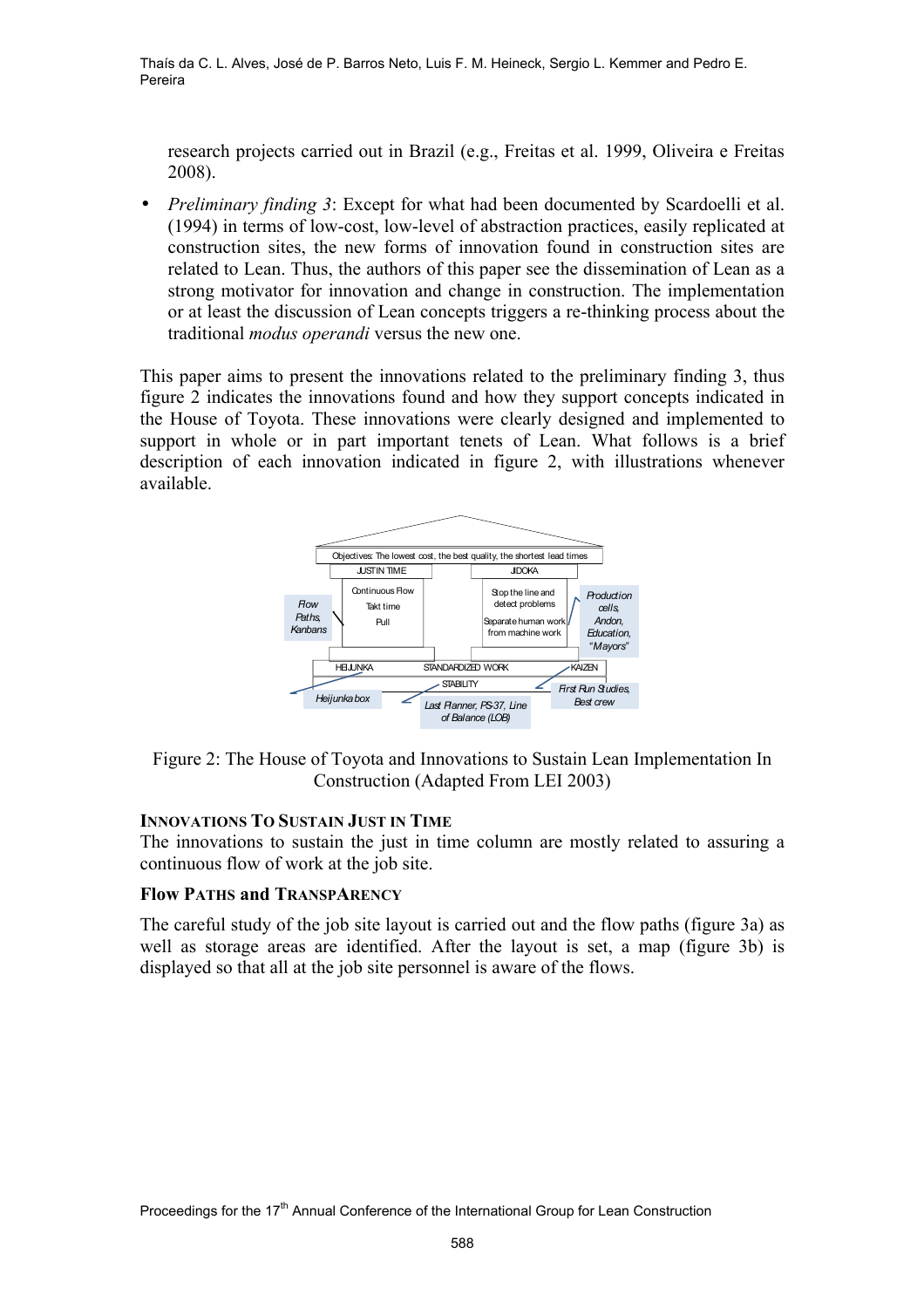

Figure 3: (a) Flow Paths; (b) Layout

# **Kanbans and Heijunka Box**

*Kanbans* are cards, boxes or signals used to indicate the need for a resource. The companies investigated have used cards with an indication of the materials needed, each card/colour indicates a different material. There are different forms of *kanbans* used by the companies investigated: 1) Placed to indicate the need to re-supply the inventory (figure 4a); 2) Defined based on quantity take-offs and delivered to the crews so that they can request resources to complete the tasks on an as-needed basis. The crews exchange the *kanbans* at the warehouse for materials and equipment necessary to perform the task. If more resources are needed the workers have extra *kanbans* (with different colours) that can be used, however these signal that something has gone wrong and more resources are necessary than originally planned. Workers may also receive *kanbans* to order mortar directly at the mortar production station. Whenever workers have to place *kanbans* as orders they do so by placing the *kanbans* at the *heijunka* box (figure 4b) which is a large board indicating time intervals in which resources will be produced (e.g., mortar, concrete) and/or delivered (e.g., bricks, ceramic tiles, wires, pipes, etc.). By using the *heijunka* box, workers indicate the time they will need resources and the person in charge of fabrication or distribution will level production/delivery according to their capacity to fulfil what has been requested.



Figure 4: (a) Heijunka Box and Kanbans; (b) Kanban

# **INNOVATIONS TO SUSTAIN JIDOKA**

The innovations related to the *jidoka* column are mainly related to improving visual management and empowering workers to make decisions autonomously. Information is disseminated in different forms and shapes and do not belong only to the manager's office.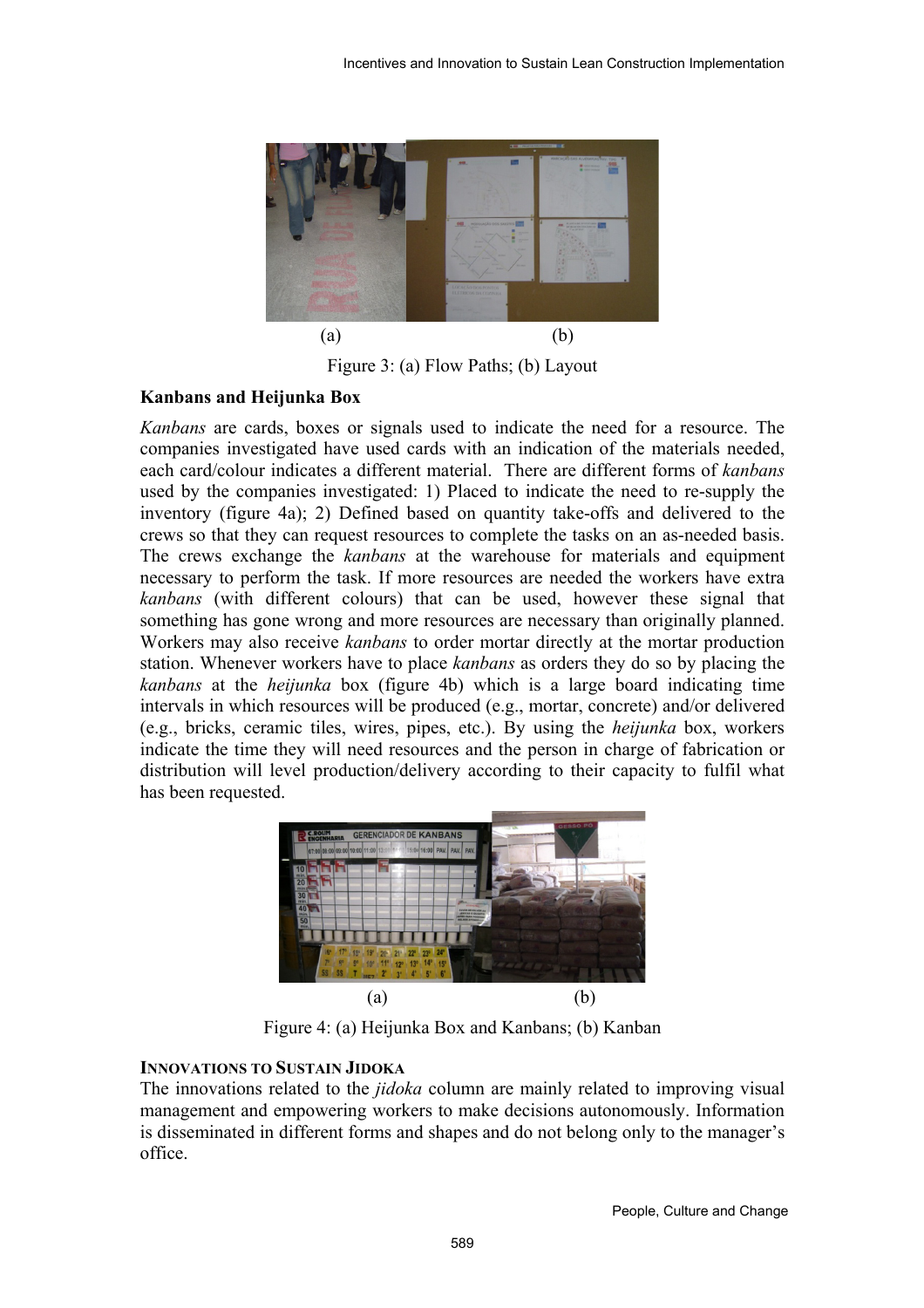# **PRODUCTION CELLS**

They are groups of workers (figure 5a) put together to develop a specific batch of tasks in a predetermined cycle time. The group is given all the resources necessary to perform the task and workers decide how the tasks will be assigned to each member. They also decide about the distribution of the payment between the cell members and are allowed to stop the line whenever a problem happens. Workers in a production cells can multitask and rotate on different tasks according to the necessity and ability of each worker to deliver the final output.

#### **ANDON**

The *andon* is a board with lights which indicate where and when there is continuous flow of work (green light), the imminence of a problem (yellow light), and a problem when the problem happens and stops the flow of work (red light) (figure 5b). Every time the *andon* red light is on a sound may also accompany to alert managers that the flow of work has been halted. Managers and workers have to work to solve the problem and make sure it will not happen again.



Figure 5: (a) Group of Workers with High-Productivity Levels; (b) *Andon* Board

# **EDUCATION AND MAYORS**

Workers are educated on how the work is performed and what they are expected to deliver once the job is complete. They are also encouraged to stop the line any time they perceive something is wrong. In order to stop the line the workers have to be educated and empowered to do so without being afraid of any punishment. The company may also designate a "mayor" for different areas of a project so that this person helps managing the area and bridges the gap between managers and workers.

#### **INNOVATIONS TO SUSTAIN STABILITY**

The innovations to sustain stability are related to planning and controlling the system so that its processes and outputs can be predictable. As Ohno (1988) suggests the tortoise is more reliable than the hare as it steadily moves along the way and it is more predictable.

#### **LAST PLANNER, LINE of BALANCE, AND PS-37**

Several initiatives were found regarding the implementation of parts of the Last Planner System of Production Control (Ballard 2000). The companies have used forms of weekly work plans and constraints analysis, as well as the weekly Percent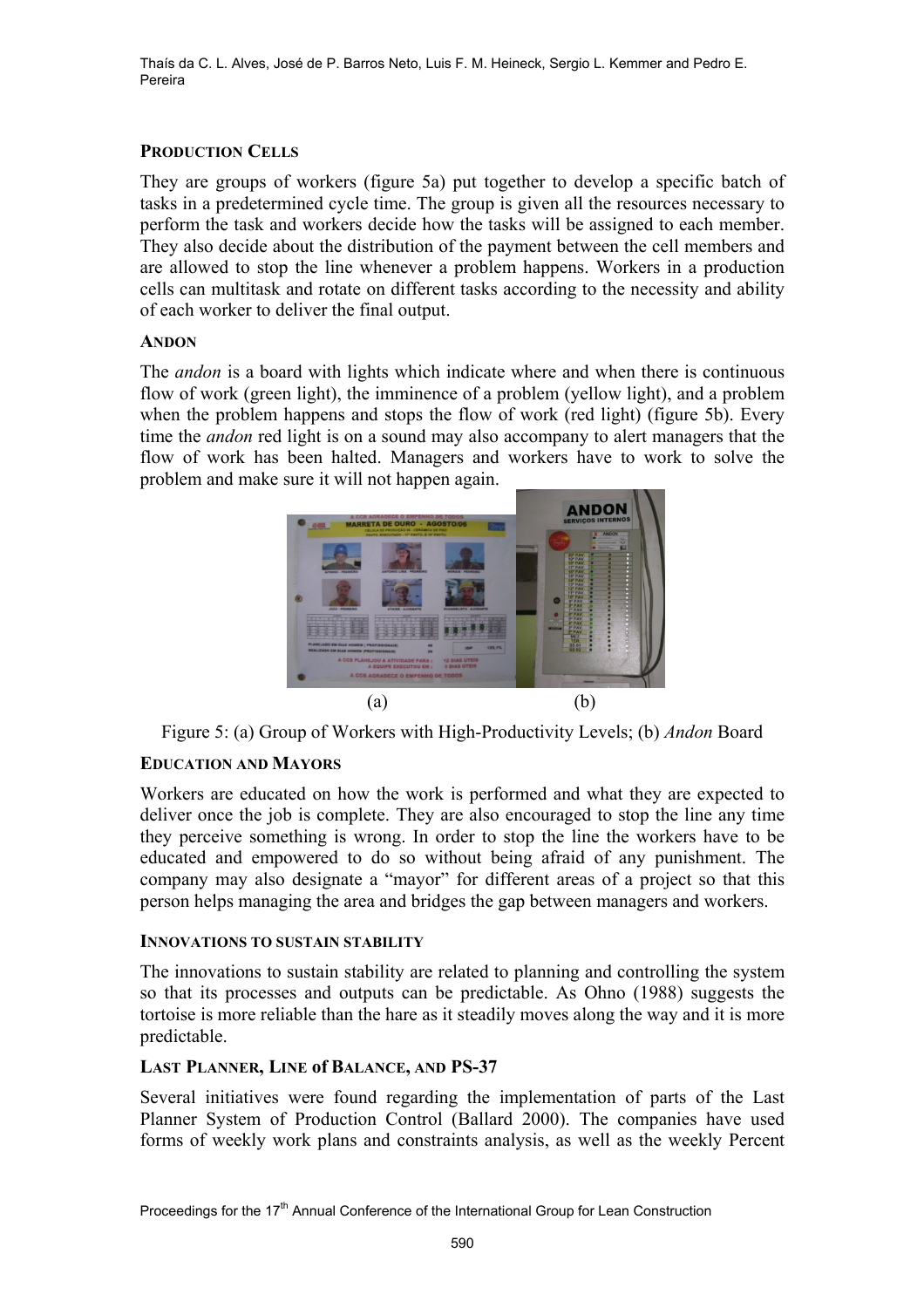Plan Complete (PPC) indicator and the analysis of causes. The line of balance has been an important tool in improving stability and transparency of project planning as well as a tool to negotiate dates, cycle times, batches, and flows of work. Finally, the PS-37 is a system that amalgamates Lean and Theory of Constraints concepts which has been developed by one of the construction companies visited. The PS-37 (three Ps and seven Ss) is named after the initials of four steps based on Goldratt's Theory of Constraints (Presuppose, Predetermine, Process, Subordinate), the five senses of organization (*Seiri, Seiton, Seiso, Seiketsu, Shitsuke*), and safety.

# **FIRST RUN STUDIES**

The company may choose one unit to serve as the learning place for all the tasks to be developed at the job site. Productivity rates are collected and analyzed alongside new ways to perform the work, supply resources, and set the best flow of work before it is repeated in other units.

# **BEST CREW**

Figure 5a depicts an example of a group of workers recognized for performing the task with a high productivity rate. The crew may have set a new standard for production and/or contributed to a new way of performing the task.

# **STANDARDIZED WORKSHEETS**

Many of the companies visited have ISO 9000-certified quality management systems. Therefore, companies were used to standard forms of work. However, the current worksheets go above and beyond what was required by the quality systems as they include the distribution of materials, a check list to evaluate the output, the prices for each task, batch size, cycle time, target productivity rates, etc.

# **CONCLUSIONS**

The paper presented several low-cost, low-level of abstraction innovations found in construction sites that have been implementing Lean over the past 5-6 years. Even though the results presented are the preliminary findings of an ongoing research project, it is worth noting that the implementation of Lean concepts has sparked many innovations so that the concepts can be implemented. The authors expect to have contributed to the literature on visual management and Lean implementation in construction. Further papers about this ongoing research project are on the making so that the initiatives found are shared and discussed with academics and practitioners.

# **ACKNOWLEDGEMENTS**

Thanks are due to the INOVACON/CE members for sharing their experiences and opening their construction sites to the authors and to CNPq for funding this study.

# **REFERENCES**

- Alves, T.C.L., Barros Neto, J.P., Heineck, L.F.M., and Azevedo, A.K.S. (2007) "Sistemas de remuneração e incentivos da mão-de-obra na construção civil e a implementação de novas filosofias de produção: um estudo exploratório." (in Portuguese) *I Encontro de Gestão de Pessoas e Relações de Trabalho* (*EnGPR 2007)*, Natal. Rio de Janeiro, ANPAD, p. 1-15.
- Ballard, G. H. (2000). *The Last Planner System of Production Control.* Ph.D. Thesis. Faculty of Engineering. School of Civil Engrg. The University of Birmingham.